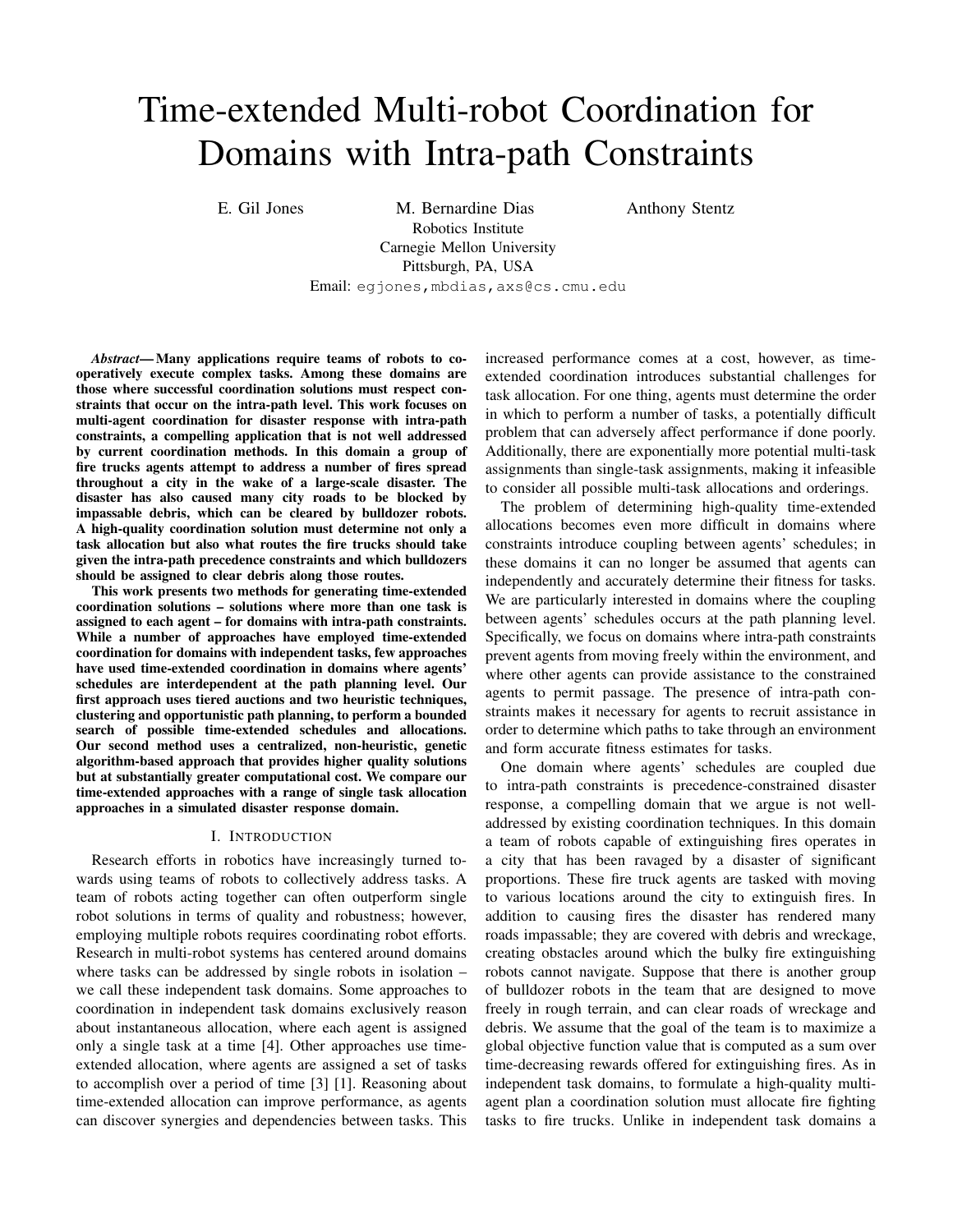coordination solution must also allocate debris-clearing tasks to bulldozers so that fire trucks can quickly and easily move to task locations. Determining time-extended assignments of fires and debris piles requires reasoning about the routes that fire trucks will take and the allocation of intra-path constraint satisfaction duties to bulldozers, adding substantial complexity to the already difficult problem of multi-agent task allocation.

In previous work we made some strides in adapting marketbased approaches to domains with intra-path constraints [6]. We used a novel method, tiered auctions, and a number of domain-specific bounding methods to efficiently search the space of task allocations, path plans, and intra-path constraint satisfaction duties. One deficiency of this previous work was that we considered only instantaneous assignment for fire trucks, assigning a single fire to each fire truck at a time. Considering only instantaneous fire truck assignment aids in bounding and helps to drastically decrease the size of the search space; however, it may result in an unacceptable loss in solution quality. Time-extended allocation has been shown to substantially improve performance in domains with independent tasks [1]; we believe that reasoning about timeextended allocation can also offer significant performance increases for domains with intra-path constraints.

Efficiently determining high quality time-extended solutions for domains with intra-path constraints is an open research question that is not well addressed by existing approaches to multi-agent coordination. Some previous work has explicitly considered domains where tasks are interrelated by precedence and simultaneity constraints [9] [8]. Other work has explicitly addressed domains where tasks require the joint efforts of multiple agents [15] [14] [12]. While these approaches support reasoning about precedence constraints and interdependent agent schedules, none of these approaches extensively explore time-extended allocation or are well suited for efficiently searching a space of possible routes and associated task assignment problems. Work in genetic algorithms for multi-agent coordination has been widely studied in vehicle routing [11] and for scheduling in both job-shop [10] and multi-processor [2] contexts, but has not been extensively applied to domains that require multi-robot task allocation, scheduling, and path planning. Shima et al. use a genetic algorithm to do timeextended allocation of tasks that may involve precedence constraints to a set of unmanned air vehicles [13]. Their problem domain does not involve precedence constraint consideration in path planning, however, and they demonstrate their work only in scenarios that involve a maximum of 10 tasks, making the scope much smaller than in our scenarios. Koes et al. use an MILP-based formulation for a search and rescue domain with similar elements to our disaster response domain [7]. While this MILP-based technique could give optimal solutions in our domain the algorithm complexity grows exponentially in the number of tasks and intra-path constraints, making it impractical for any but the smallest problems.

The central contributions of this paper are two novel methods for time-extended coordination in domains with intra-path constraints, each of which strikes a different balance between computation time and solution quality. In the first method, we extend tiered auctions to time-extended allocation using two heuristic techniques, clustering and opportunistic path planning, to efficiently search the immense space of multitask assignments. This approach improves on the solutions achieved by our previous instantaneous assignment approach but takes somewhat more time to determine the coordination solution. Our second method is a centralized genetic algorithm (GA)-based approach which searches in the full space of coordination solutions, including possible routes for agents, using randomized evolutionary methods. This approach can determine higher quality solutions than time-extended tiered auctions if allowed sufficient running time, but takes orders of magnitude more computation time to do so.

In the next section we describe particular characteristics of the disaster response with intra-path constraints domain. We then detail our methods for time-extended coordination and evaluate their performance in a simulated disaster response domain. We finally conclude and suggest future work.

## II. DOMAINS ASSUMPTIONS

For the purposes of this work we suppose that the goal of the disaster response domain is to maximize the sum of timedecreasing rewards offered for extinguishing fires at affected buildings. When a fire occurs at a building the entire value of the building is put at risk - the building's value becomes the maximum reward offered for addressing the fire. Fires can be of differing magnitudes, where the magnitude governs the linear rate of decay of the building value. The building value is exhausted when the linear decay causes the value to reach zero - no reward can be obtained from extinguishing the fire once the value reaches zero, though no associated penalties are levied. By these assumptions the reward for extinguishing a particular fire is the affected building value less the linear rate of decay multiplied by the number of cycles that have passed since fire onset. In this work the maximum task rewards and linear decay values will be drawn from independent normal distributions. We assume that other performance metrics, such as resource usage, makespan, or number of tasks addressed are not relevant - only maximizing the sum of individual fire rewards. Note that by these assumptions intra-path constraint satisfaction has no intrinsic value to the objective function, and is only useful in allowing access to fire locations.

We assume that each agent has full knowledge of the domain map including debris pile locations, that all fire reward characteristics, locations, and durations are known precisely, and that agents can reliably communicate. While handling greater uncertainty in domain knowledge is certainly a goal for future work, in this work we focus on a low-uncertainty environment; even in domains with low uncertainty the size of the coordination search space offers substantial challenges.

We model the fire trucks as operating on a graph-based representation of our road network - at any given time fire trucks either occupy nodes or are traveling along road edges between nodes. Those nodes can represent intersections, debris piles, or fires. Bulldozers are not restricted to the road network;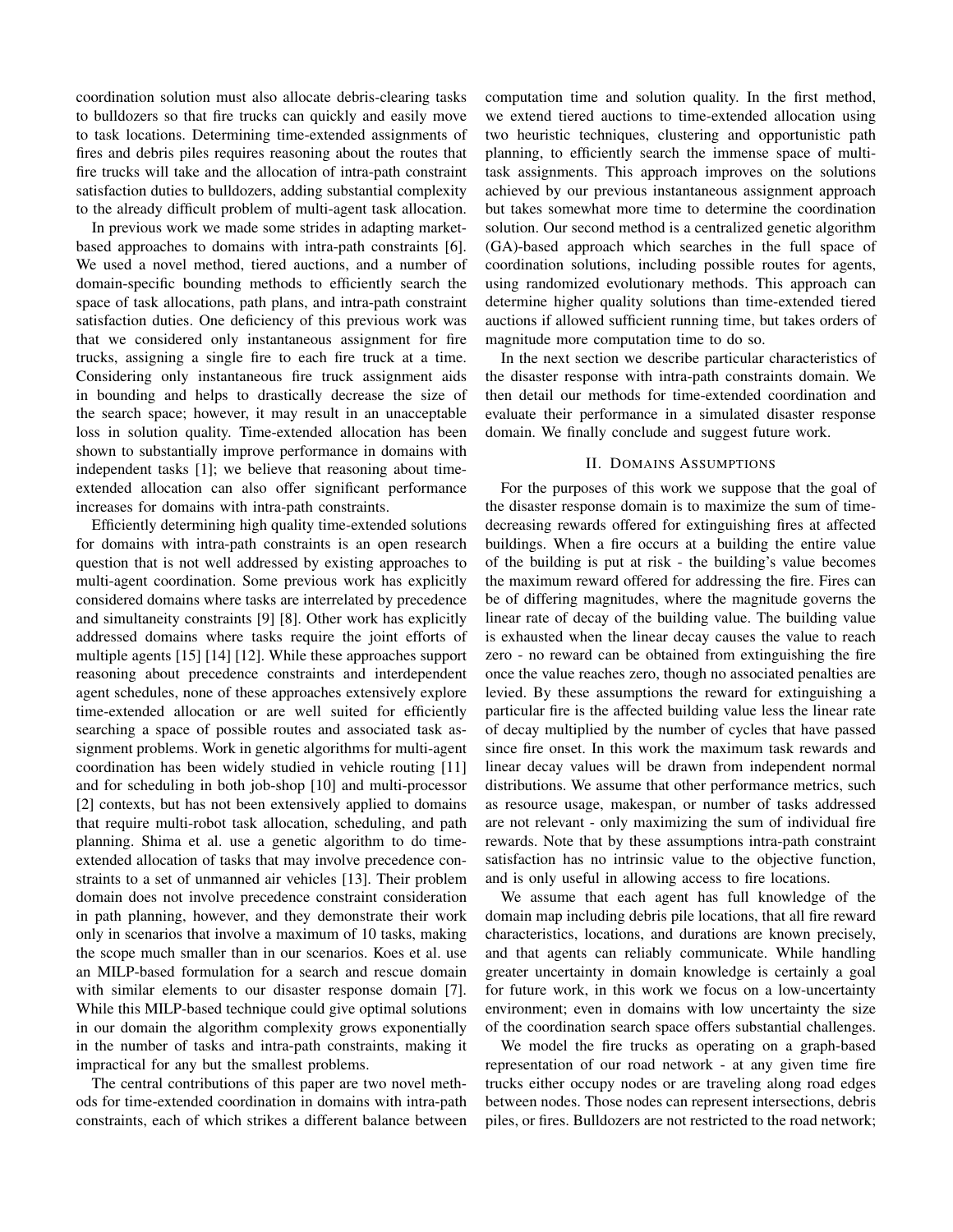they must avoid buildings but are otherwise can move freely. We model bulldozers as operating in an occupancy grid-based representation of the environment.

# III. TIME-EXTENDED COORDINATION USING TIERED AUCTIONS

In this section we first describe our background work in tiered auctions for instantaneous allocation in domains with intra-path constraints. We then discuss how we use clustering and opportunistic path planning to enable tractable and efficient time-extended coordination.

# *A. Background*

Market-based techniques have most frequently been applied to domains with independent tasks. One such approach is our work in a fire-fighting disaster response domain with independent tasks [5]. Our approach used a single tier of auctions; agents determine their task bids in isolation without consulting other agents. To employ a market-based approach in domains with intra-path constraints we needed a market mechanism that would allow agents to assess their fitness for tasks given that schedule quality depends on the schedules of other agents. Efficiency was the primary goal in system design, as the coupling of intra-task constraints and path planning causes a combinatorial explosion in problem complexity.

In order to allow agents to reason about intra-path constraints during the bidding process we added a second tier of auctions to the standard single-tier auction [6]. At the top auction tier fire allocation is determined; in order to bid on fires in those auctions fire trucks search through the space of possible routes, holding second-tier sub-auctions to solicit bulldozer involvement in clearing debris piles to satisfy intrapath constraints. To make the process tractable we structure the auction sequence and route search to permit extensive bounding of the search space.

In our approach during an auction cycle a central Dispatcher/Auctioneer holds auctions periodically to allocate fire fighting tasks. Fire trucks bid on the auctions based on determining the routes to tasks that will allow them to achieve the most reward in terms of the objective function for the task - by our assumptions this is equivalent to searching for the fastest route to the fire. Determining the fastest route to a particular task requires searching the space of possible routes and assigning bulldozers to clear debris piles along those routes. Debris piles are allocated using a series of sequential single item sub-auctions, where bulldozers bid based on adding debris clearing requirements to the end of their schedules. Bulldozers can potentially be assigned clearing duties in many different sub-auctions associated with different fire trucks, different fires, and different routes, though only a single set of assignments corresponding to the fastest route to a single fire will actually be adopted at the end of an auction cycle. Once fire trucks have bid the D/A awards a single fire to the truck that submitted the highest bid for any fire; that truck can then task bulldozers with clearing duties associated with the fastest route. The auction cycle repeats for any idle fire trucks.

Having each fire truck consider each possible route to every unallocated fire during an auction cycle would be prohibitively time consuming. We limit the search by having agents only consider routes that could potentially improve on the best bid submitted thus far. Additionally, we limit the search to routes that need to pass through fewer debris piles than a parameter  $NumDebrisCons$ ; this serves to limit the search to paths which are more likely to yield fast passage and to limit overexploitation of bulldozer resources.

As a final design consideration, we noted during testing that agents seeking to strictly maximize reward independent of time considerations tended to make somewhat inefficient decisions going to a fire a long distance away that yielded slightly higher reward, for instance, rather than addressing a much closer fire. While this strategy is effective for maximizing the reward obtained for a single task, it doesn't take into account that the value available for all other tasks is constantly decaying. We determined that agents can obtain more reward over all tasks by trying to concentrate the reward they receive in a given duration and moved to using a model where agents seek to maximize their average reward per time cycle.

# *B. Methods*

While our previous work in tiered auctions for domains with intra-path constraints achieved a substantial performance increase over single-tiered market-based approaches, considering only instantaneous allocations can limit the quality of the produced solutions. At the same time, the space of possible multi-task allocations is exponentially larger than the space of single-task allocations, making maintaining efficiency and tractability difficult. In our approach we attempt to heuristically determine the multi-task assignments that are most likely to yield good performance given the presence of intra-path constraints. We use two central observations in constructing our heuristics for determining likely multi-task assignments. First, we note that addressing a set of intra-path constraints that allow a fire truck to reach one task along a particular route may allow the agent to reach not only the target task but also other tasks near the target task. To exploit this observation we developed a clustering algorithm to group tasks that are located near each other and that are separated by only a few debris; any route from an agent's current location that allows the agent to reach some cluster member will also allow easy access to the other cluster tasks. Second, we note that along many potential routes to a cluster there may be fires that can be addressed with little or no delay to tasks later in the schedule. In fact, it may even result in higher average reward to take a slower path to a task if it allows an agent to address additional fires. We call this heuristic opportunistic path planning, and invoke it during route search. In the rest of this section we describe our two heuristic techniques for time-extended allocation and how they are incorporated into the tiered auction framework.

*1) Clustering on Shared Preconditions:* Our approach to clustering is to group together tasks that are spatially near each other and that are separated by a small number of debris; these tasks will then be auctioned as a group rather than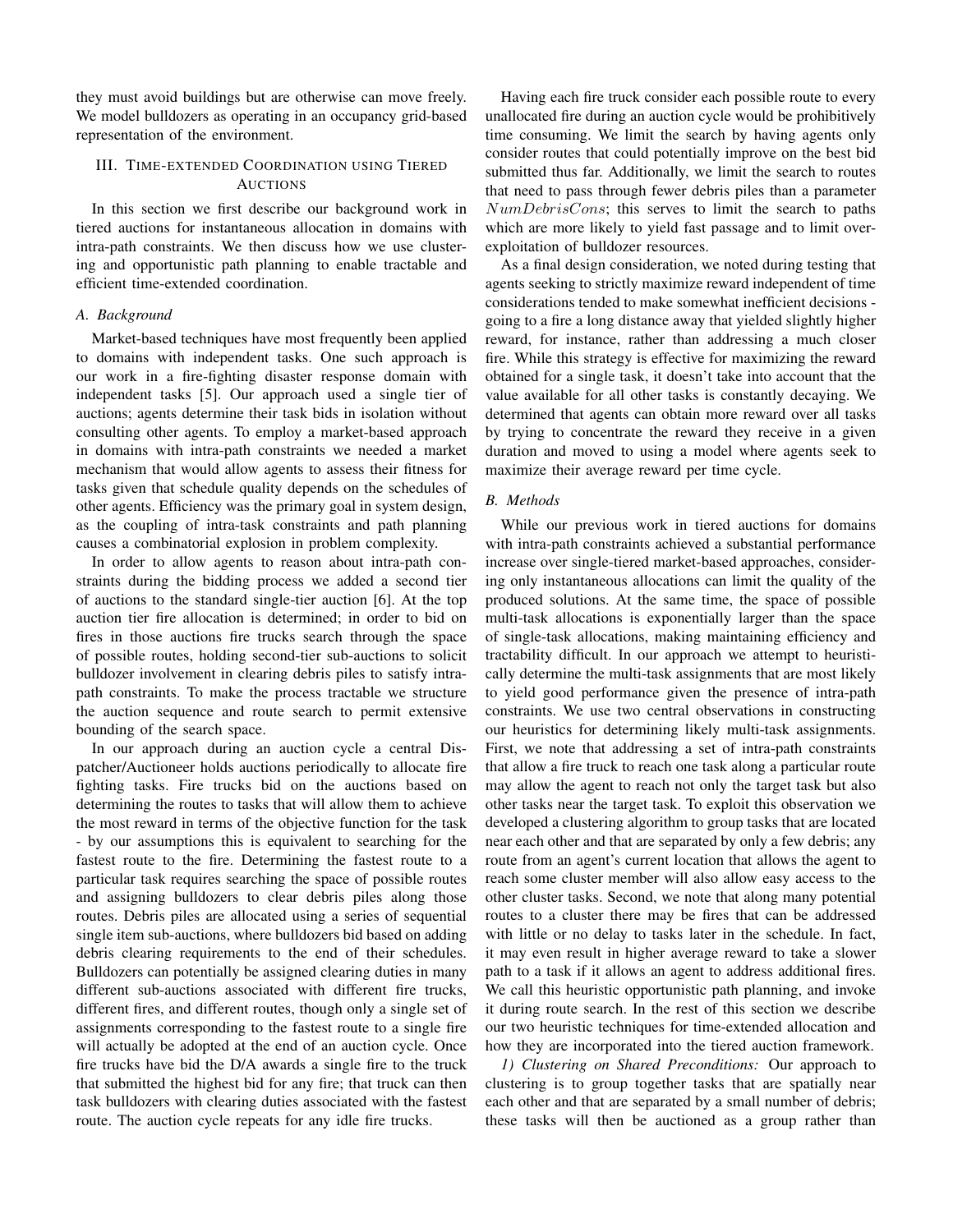being auctioned individually. In our implementation clustering occurs at the auctioneer level. When initiating task auctions the DA runs a clustering algorithm over all unassigned tasks. The algorithm iteratively creates a new cluster centered at an unassigned fire task. It then runs a breadth-first search from the selected fire task node. The BFS considers all unassigned fire tasks connected by edges with a total length less than a distance parameter *ClusterDistance* and that are separated by fewer debris than a parameter ClusterDebrisMax; all such fire nodes that have not been assigned to another cluster are included in the new cluster. A clustering of a number of tasks is shown in Figure 1.



Fig. 1. Output of the clustering algorithm with  $ClusterDistance = 2.5$ and  $ClusterDebrisMax = 5$  on a disaster response scenario in a five-byseven road network with 100 fire tasks (squares) and 100 debris (short lines that run perpendicular to the roads). Clusters are grouped by color.

There are a few important differences between the tiered auction for task clusters and the procedure described in Section III-A. First, the DA offers a cluster of tasks in each task auction instead of just a single task. Second, the fire trucks must now assess the reward that can be obtained from addressing a set of tasks rather than a single task. To do this the agent must determine a route to the cluster, the order in which to address cluster tasks, and the routes to take between cluster tasks. Selecting the optimal ordering of tasks within a cluster so as to maximize average reward is a difficult problem; we use a heuristic based on shortest path distance. When bidding on a task cluster a fire truck first sorts the cluster tasks based on each task's shortest path distance from the truck's current location without considering debris. It then selects the task with the shortest distance as its initial target and run the route searching sub-auction process with this task as the goal, producing an efficient fire truck route and corresponding bulldozer assignments. Next the closest task to the initial target task is selected as the next cluster task to address. The route and bulldozer assignments that were previously determined are passed into the route-searching sub-auction process along with the new target fire. Note that debris may lie between cluster tasks, so the new route search may involve assigning additional debris piles to the ends of the bulldozer schedules associated with previous route searches. The new search is explicitly linked to previous searches to enable bulldozers

to form accurate bids given that they may have assignments associated with previous cluster tasks. The process continues until the fire truck has a route that includes all fires in a given cluster. The fire truck then bids for the cluster based on the average reward accumulated for all cluster fires. The DA assigns all relevant cluster tasks to the agent with the highest bid for any cluster, repeating the auction if any agents remain untasked. The winning fire truck adopts the schedule associated with the winning bid and informs the bulldozers they should begin executing their assigned duties.

*2) Opportunistic Path Planning:* We next focus on our second heuristic approach to time-extended coordination opportunistic path planning. In all of our tiered auction work described thus far the goal of route planning has been to determine which route will allow the fire truck to reach and extinguish a target fire as quickly as possible. In opportunistic path planning the goal of route search is instead to determine the route to the target fire that will allow the fire truck to accumulate the greatest average reward, where reward can come both from addressing the target fire and from attending to additional fires along or near the route. In many cases taking a somewhat more indirect route to a target fire may result in higher average reward. We use two different techniques to identify unallocated fires along particular routes that can be opportunistically added to the route. The first technique reasons about adding nodes that lie directly along the node sequence that constitutes the route. The second technique reasons about adding tasks that require slight deviations from the route. When considering whether to add a task assignment it must be determined whether or not the added reward achieved by addressing tasks along the route outweighs the reward lost by delaying the completion of tasks later in the route.

*a) On-path tasks:* The on-path segment of our opportunistic path planning approach reasons only about tasks that lie directly along the route being evaluated. In this algorithm we start the evaluation at the first node in the route. If this node is an unassigned fire we create a new route schedule that is an exact copy of the current route schedule except that the new schedule will include a stop at the unassigned task for the required duration to address the task. The rewards for the schedules are then compared; whichever schedule has the higher per-cycle average reward is adopted. The search continues until the end of the route schedule.

*b) Off-path tasks:* The off-path segment of our opportunistic path planning approach reasons about adding tasks that do not lie precisely along the given route but require only a slight deviation from the current route. We note that the primary points where a truck can potentially beneficially deviate from the route lie at the beginning of the route and at each intersection. Thus at each of these points we run a distance-limited breadth-first search; the search will continue until the distance limit parameter  $OppMaxDistance$ is reached or debris is encountered. When the search finds an unassigned fire a new route schedule is created with the additional required detour to reach the candidate fire and return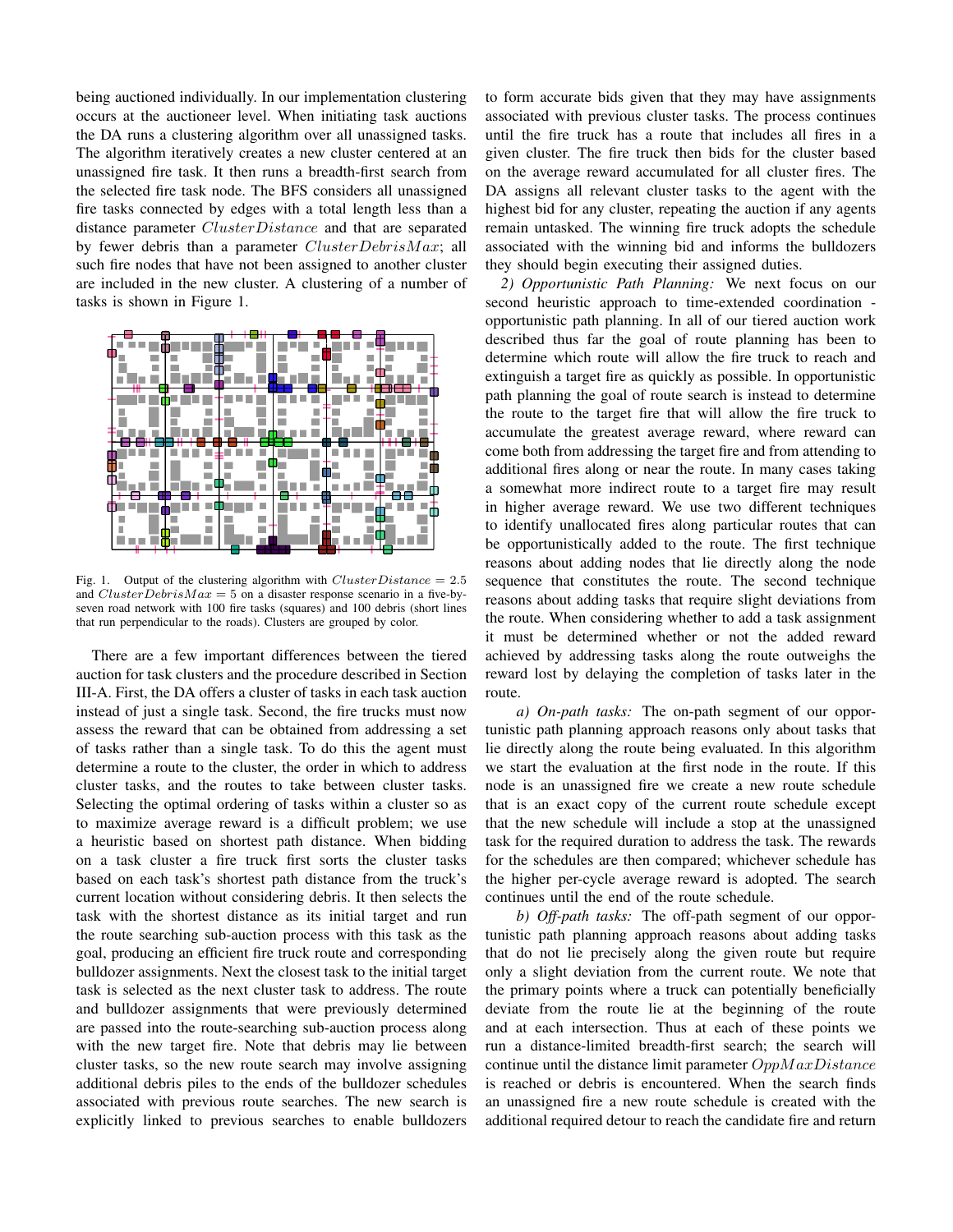to the route. If this new route schedule achieves greater average reward we adopt it; otherwise it is discarded. The process continues until no additions can improve the route.

*c) Usage:* Opportunistic path planning is used during the route planning portion of the cluster auction. Each route under consideration is passed first to the on-path method and then to the off-path method. The resulting schedule is then passed to the sub-auctioning routine so that a final average reward can be determined. If the route becomes part of a winning bid then the fire truck informs the D/A of all the unassigned fires it is claiming. A plan determined using opportunistic path planning and clustering is shown in Figure 2.



Fig. 2. An example from our simulator of a route determined using clustering and opportunistic path planning. Filled-in squares are fires that are scheduled to be addressed. Small green boxes are bulldozers with their associated paths. The square-within-a-square is the fire truck agent.

*3) Bounding for Time-extended Allocation:* In Section III-A we noted that a primary bounding technique used in tiered auctions with instantaneous allocation was designed to limit search to routes that could potentially improve on the best task bid. This method no longer is applicable in the timeextended approach, as determining a bound on the potential reward associated with a fire is impossible when opportunistic path planning is being used. Instead we use a method we call  $q$ -value bounding. The  $q$ -value bound for a particular fire is the time that the fastest route thus far discovered has taken to reach the site of a fire including any extra time taken for addressing additional fires or time spent waiting for debris piles to be cleared. The search for routes to a particular fire will terminate when the remaining potential routes are longer than the current minimum  $q$  value. The general intuition is that if a relatively fast path to a fire has been found then it is not necessarily effective to explore increasingly indirect paths, even though some high-value indirect paths go unconsidered. A g-value multiplier parameter can be set that will explore paths that are some factor larger than the real  $q$ -value bound, but in practice this does not seem to raise overall system performance and can greatly increase running time.

# IV. TIME-EXTENDED COORDINATION USING GENETIC ALGORITHMS

Our time-extended tiered auction approach is designed to quickly converge to a desirable coordination solution; this solution will in all likelihood be a local maximum in terms of performance. Our genetic algorithm approach, on the other hand, operates in the full space of possible coordinated plans and can converge to a global objective maximum if given sufficient time. Our GA approach is most appropriate for situations where a centralized solution is possible, where computation time is virtually unlimited, and where maximizing solution quality is paramount. We chose to use genetic algorithms as our randomized non-heuristic algorithm for two main reasons. First, they have been successfully used in both the vehicle routing literature [11], which involves elements of path planning and in job-shop scheduling [10], which involves precedence constraints. Second, some approaches, such as simulated annealing, focus on a single solution hypothesis, but genetic algorithms simultaneously maintain many disparate hypotheses, making searching large coordination spaces easier.

Our GA approach consists of the following algorithm, invoked at time zero:

- 1) Initialize the population of  $N$  genomes.
- 2) For a preset  $M$  generations:
	- a) Evaluate genomes in terms of fitness.
	- b) Select genomes for seeding the next generation.
	- c) Crossover selected genomes.
	- d) Apply mutation operators to genomes.
- 3) Take single highest fitness genome from any generation and use it to set agent schedules.

We will next describe our encoding of a problem solution into a genome as well as each of the above genetic algorithm components in more detail.

# *A. Encoding*

The choice of encoding is a very important part of designing a genetic algorithm. The encoding needs to represent a complete solution to a given instance of a problem. In our case we need to specify the full sequence of actions taken by both the fire trucks and the bulldozers. We can represent fire trucks' actions as an ordered sequence of nodes that the fire truck will visit; this sequence can be turned into a full schedule using the methods we will discuss in Section IV-C. In addition to a node sequence each fire truck entry in a genome has a Boolean work vector, with an entry indicating whether the truck will attempt to address a fire as it passes. Note that we explicitly represent the routes that fire trucks but only implicitly represent the assignment of fire trucks to fires determining which fires will be addressed by particular trucks only occurs during the evaluation phase. As bulldozers are not restricted to the road network the node sequence for each bulldozer needs only consist of a sequence of debris nodes that each will be assigned to clear.

# *B. Initialization*

We use a random method to initialize genomes, both to seed the first generation and to introduce new individuals into the population in subsequent generations to maintain diversity. In this method for each fire truck in the agent population we select a random fire node and determine a shortest path to that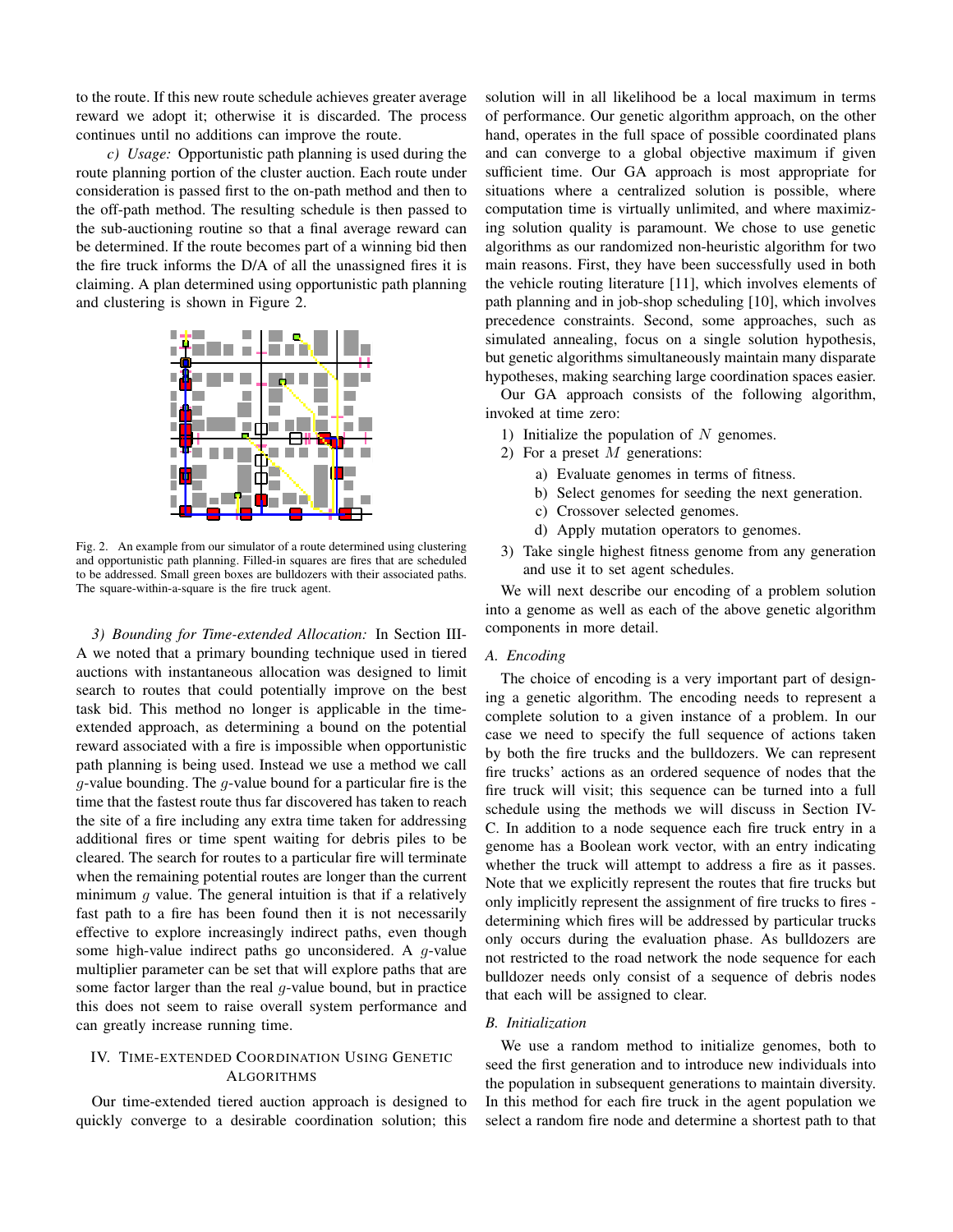fire node independent of debris considerations. That shortest path node sequence becomes each fire truck's initial entry in the genome. Work vectors are initialized such that trucks will attempt to address all fires on the route. We initialize bulldozers using a simple market-based algorithm that seeks to minimize makespan; the market-based method leads to substantially higher initial population quality than randomly dividing debris clearing responsibilities among agents. This method insures that each debris is assigned to only a single bulldozer and that all debris are assigned to some bulldozer.

### *C. Fitness Evaluation*

The next main component of our GA is the evaluation method - this method must take a genome and determine a fitness value for the genome. In our case the value we want is the total objective function score obtained given that the agents follow the sequences of actions specified by the genome. To determine this value we must simulate the actions of agents in the domain to turn the sequences into schedules, as we cannot determine completion times for tasks without considering how agents' routes or sequences interact. We use an event-driven deterministic simulation method that produces the exact objective score yielded by agents following the sequences indicated in the genome.

#### *D. Selection*

We use three methods to select individuals to populate subsequent generations. The first method we use is a binary tournament method. In this method two members of the genome are randomly selected, and the member with the higher fitness is put into the reproduction pool. In this method higher fitness individuals generally are selected but a tournament may involve two low fitness individuals, maintaining diversity. The second method is"Hall-of-fame" (HOF) selection. We maintain a list of a set size of the distinct genomes with the highest fitness that have existed in any generation during the search - this is the "Hall-of-fame." During HOF selection we pick a random individual from the hall and put it in the reproduction pool. The HOF method means that we spend a substantial portion of our time exploring promising hypotheses. Finally, we also can add a randomly generated genome to the pool.

# *E. Crossover*

We do crossover for both fire truck node sequences and bulldozer node sequences. We pair each genome in the selected pool with another node such that each genome has a single partner. Fire truck and bulldozer crossover then occur with some probability. For fire truck crossover we need a method to swap some portion of two agents' node sequences. While work in genetic algorithms for vehicle routing uses somewhat heuristic approaches that attempt to insert sub-routes in beneficial points in agents' schedule [11], we chose to use a simple non-heuristic approach, leaving other approaches for future work. In our method we select a single fire truck in each parent genome for crossover. We select a random crossover

point in each sequence and divide the schedules into front and back portions. For each parent we then create a new sequence consisting of its own front portion and the other parent's back portion, with a shortest path segment connecting the two. Corresponding work vectors are crossed over appropriately.

Bulldozer crossover is more complicated, as we want to preserve the genome property that all remaining debris tasks are assigned to one and only one bulldozer. To this end we used the crossover algorithm discussed in Mesghouni et al. in their work on genetic algorithms for job-shop scheduling [10].

# *F. Mutation*

Each of the mutation operators acts on a single genome in isolation. We use four different mutation vectors that operate on the fire truck node sequences, a mutation operator for the fire truck work vectors, and three mutation operators for bulldozer sequences.



Fig. 3. Examples of the fire truck mutations: Append (upper left), Redirect (upper right), Reduce (lower right), and Lengthen (lower left). The square is the agent's location, the solid line the unaffected part of the original sequence, the smaller dashed line the replaced sub-sequence, the larger dashed line the new portion of the sequence, and the circle a randomly selected target node.

*1) Fire Truck Mutation Operators:* We could not find examples in the literature of mutator operators applied directly to agent routes. Our primary goal for our mutation operators was to have sufficient richness to take any route and mutate it into any other route in some finite number of steps. Each operator directly alters the path of a single fire truck, either adding to the end of a route (Append), shortening a subsequence in the current route (Reduce), expanding a subsequence of the current route (Lengthen), or altering the endpoint of the route (Redirect). These operations are illustrated in Figure 3. Work vector mutation consists of, with some probability, switching each entry.

*2) Bulldozer Mutation Operators:* We chose to use three standard mutation operators from the job-shop scheduling literature [10]: swapping task order in a single agent's schedule, swapping two tasks between two different agents' schedules, and reassigning a task from one agent to another. All mutation operations preserve the unique assignment of debris.

# V. EXPERIMENTS AND RESULTS

In this section we describe our experimental setup and then present our comparisons of our time-extended approaches and several competing instantaneous allocation approaches.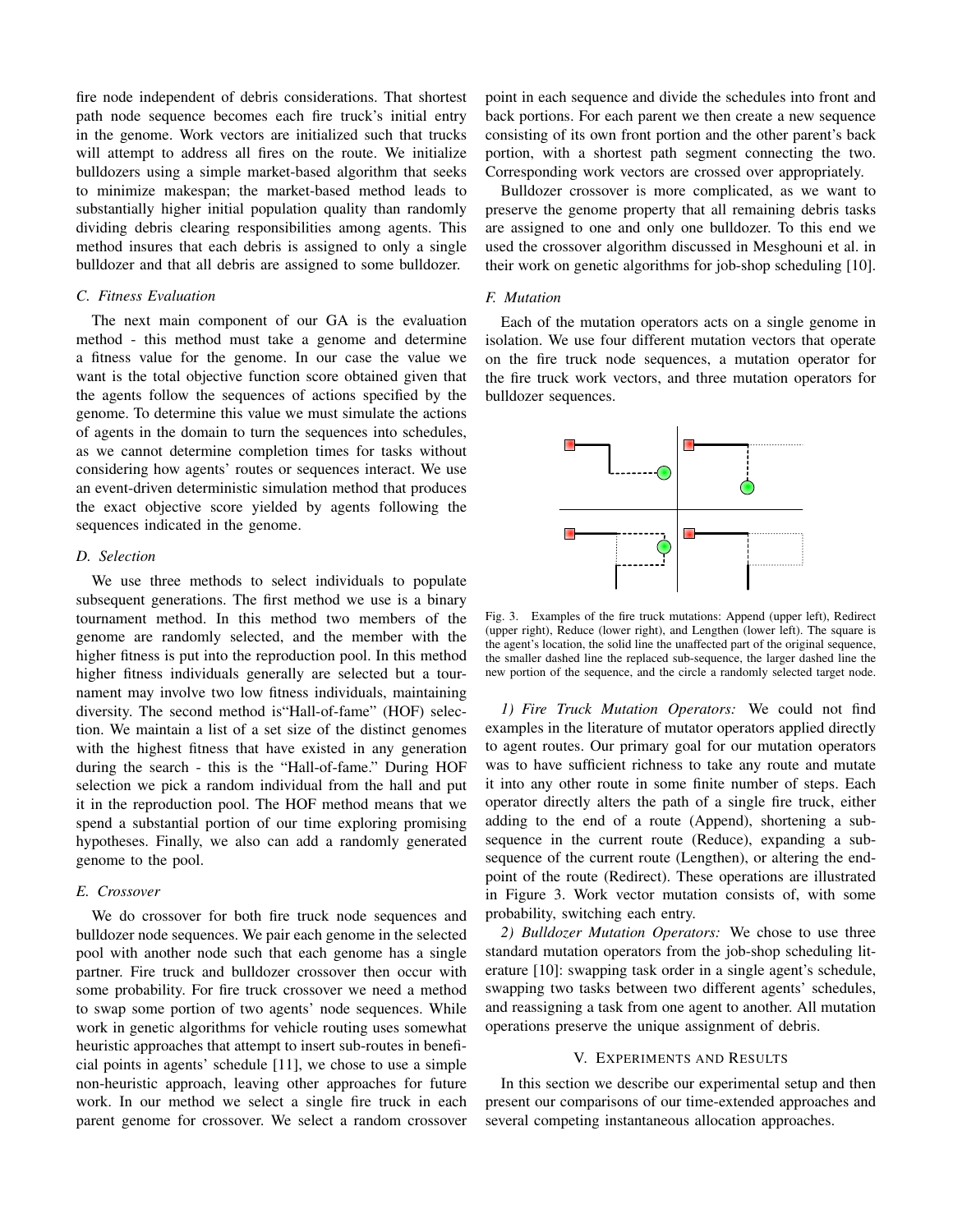# *A. Experimental Setup*

Our simulation is designed to directly compare the different approaches. To make the comparison as accurate as possible we have agents in the different approaches operate on exactly the same domain instance: agents begin in the same locations, randomly generated debris are identically located, and the same set of fires must be addressed. This simulation method runs all agents within a single thread of computation.

We run all experiments in the seven-by-five road network shown in Figure 1, with a team consisting of three fire trucks and 12 bulldozers. 100 fires are distributed randomly, with initial reward values drawn from a normal distribution of  $N(3000, 250)$  that linearly degrades at a rate drawn from  $N(25, 5)$  units/cycle. Fires have zero duration, allowing trucks to extinguish fires immediately upon arrival; debris pile require ten cycles of bulldozer effort to clear. In our experiments we set four debris frequency levels of 0, 10, 200, 300; at the 300 debris level this translates to an average of over five debris per segment. In all cases debris are randomly scattered on the road network. For each debris frequency level we tested on ten randomly generated distinct domain instances.

# *B. Approach Specifications*

We use two instantaneous allocation approaches that do not consider intra-path constraints during allocation to establish a baseline of performance. The first approach we call Independent Tasks. In this approach both fire trucks and bulldozers are assigned to move to the location of the nearest fire and nearest debris, respectively, taking the shortest path. We take care that assignments are unique. In this method there is no explicit coordination between agents. In our second baseline approach we use the "Allocate-then-coordinate" (ATC) approach as described in our previous work [6], where fires are assigned based on shortest path bids; after assignment trucks use the route sub-auction procedure described in Section III-A to find the fastest path to their assigned fire. The final two marketbased approaches we compare are tiered auctions with instantaneous fire truck assignment (TA-IA) and tiered auctions with time-extended fire truck assignment (TA-TE). For both tiered auction approaches a value of 8 is set for NumDebrisCons. For the TA-TE approach we set  $ClusterDistance = 2.5$ ,  $ClusterDebrisMax = 5$ , and  $OppMaxDistance = 6.0$ . In order to make sure that bulldozers are productively occupied even if not tasked by a fire truck we add an Idle behavior to all market-based approaches - if bulldozers are not tasked by fire trucks to clear particular debris they will be assigned to debris piles using the same method taken in the Independent Tasks approach. We test with three different parametrizations of genetic algorithms: 5000 population, 200 optimization generations; 10,000 population, 400 generations; and 20,000 population, 400 generations.

# *C. Results*

We illustrate solution quality in Figures 4 and 5. Figure 4 shows approach reward averaged in proportion to an absolute upper bound on available reward. Performance differences are



Fig. 4. Approach performance in a simulated emergency response domain. Standard deviations are shown as error bars. Values are shown as a proportion of an upper bound of available reward, where the bound is the summed reward of all issued tasks if they were addressed immediately.

clearer in Figure 5, where we plot how the approaches perform as an averaged proportion of the reward achieved by the best performer, GA-20000. TA-TE outperforms TA-IA by 24% averaged over the trials with debris, exceeding the performance of the baseline instantaneous allocation approaches by an even larger margin. Genetic algorithms with a population of 20,000 outperform TA-TE by 7% over the trials with debris. With a population of 10,000 the GA achieves roughly similar performance to TA-TE, and with a population of 5,000 and fewer generations TA-TE outperforms the GA approach by 7% averaged over the trials with debris.

Total time taken to produce coordination solutions is shown in Figure 6. Time-extended tiered auctions use substantially more computation time than do tiered auctions with instantaneous allocation except at the 300 debris level, where restrictive bounding makes the time-extended approach more efficient. All three settings of genetic algorithms use orders of magnitude more computation than any of the market-based approaches, underscoring that the heuristic techniques offers a good balance between performance and computation.

# VI. CONCLUSION AND FUTURE WORK

We have shown two different methods for improving performance in a precedence-constrained domain by reasoning about time-extended allocation. Our time-extended tiered auction system uses two heuristics methods to allocate groups of tasks that share preconditions; this approach substantially outperforms a tiered auction approach that uses only instantaneous allocation though may require additional computation time. We also present a genetic algorithm approach to time-extended coordination, the first we know of that uses genetic algorithms